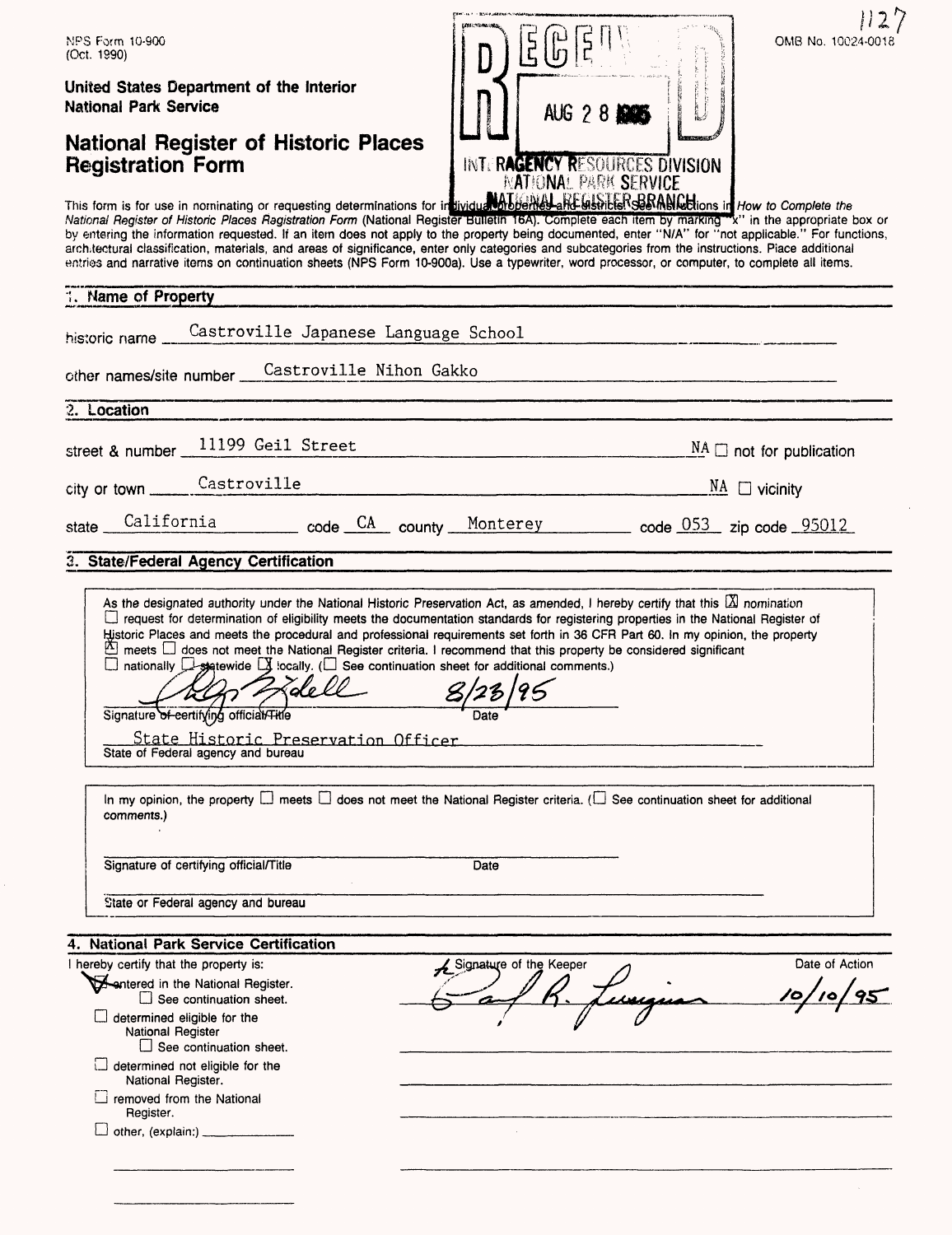| 5. Classification                                                                                                                                                           |                                                                                                   |  |  |
|-----------------------------------------------------------------------------------------------------------------------------------------------------------------------------|---------------------------------------------------------------------------------------------------|--|--|
|                                                                                                                                                                             |                                                                                                   |  |  |
| <b>Ownership of Property</b><br>Category of Property<br>(Check as many boxes as apply)<br>(Check only one box)                                                              | Number of Resources within Property<br>(Do not include previously listed resources in the count.) |  |  |
| $\Box$ private<br>$X$ building(s)<br>$\boxtimes$ public-local<br>$\Box$ district<br>public-State<br>$\square$ site<br>□ public-Federal<br>$\Box$ structure<br>$\Box$ object | Contributing<br>Noncontributing<br>1 buildings<br>structures structures                           |  |  |
|                                                                                                                                                                             | 0 Total<br>$1 - 1$                                                                                |  |  |
| Name of related multiple property listing<br>(Enter "N/A" if property is not part of a multiple property listing.)                                                          | Number of contributing resources previously listed<br>in the National Register                    |  |  |
| N/A                                                                                                                                                                         | N/A                                                                                               |  |  |
| 6. Function or Use                                                                                                                                                          |                                                                                                   |  |  |
| <b>Historic Functions</b><br>(Enter categories from instructions)<br>Education/School                                                                                       | <b>Current Functions</b><br>(Enter categories from instructions)                                  |  |  |
|                                                                                                                                                                             | Vacant/Not in use                                                                                 |  |  |
| Religion/Religious Facility                                                                                                                                                 |                                                                                                   |  |  |
| Social/Meeting Hall                                                                                                                                                         |                                                                                                   |  |  |
|                                                                                                                                                                             |                                                                                                   |  |  |
|                                                                                                                                                                             |                                                                                                   |  |  |
| 7. Description                                                                                                                                                              |                                                                                                   |  |  |
| <b>Architectural Classification</b><br>(Enter categories from instructions)                                                                                                 | <b>Materials</b><br>(Enter categories from instructions)                                          |  |  |
| Other/Hipped Temple Roof                                                                                                                                                    | Concrete Piers<br>foundation _                                                                    |  |  |
|                                                                                                                                                                             | Wood/Shiplap<br>wails __                                                                          |  |  |
|                                                                                                                                                                             |                                                                                                   |  |  |
|                                                                                                                                                                             | Wood/Shingle<br>root                                                                              |  |  |
|                                                                                                                                                                             |                                                                                                   |  |  |

 $\bar{\tau}$ 

 $\hat{\boldsymbol{\cdot}$ 

 $\cdot$ 

#### **Narrative Description**

 $\bar{z}$ 

l,

(Describe the historic and current condition of the property on one or more continuation sheets.)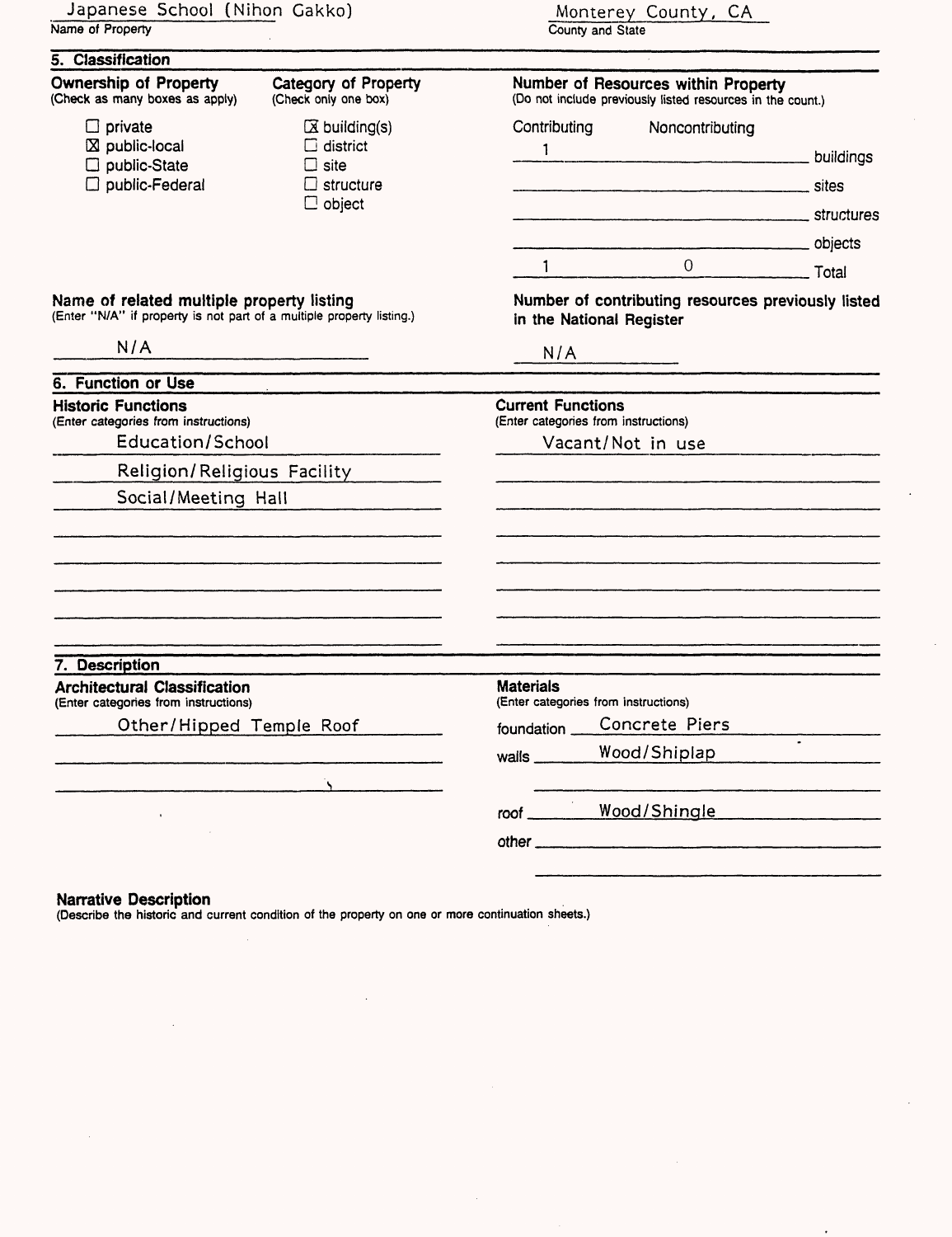### Japanese School (Nihon Gakko) Name of Property

### **8. Statement of Significance**

### **Applicable National Register Criteria**

(Mark "x" in one or more boxes for the criteria qualifying the property for National Register listing.)

- EX A Property is associated with events that have made a significant contribution to the broad patterns of our history.
- $\Box$  B Property is associated with the lives of persons significant in our past.
- $\Box$  C Property embodies the distinctive characteristics of a type, period, or method of construction or represents the work of a master, or possesses high artistic values, or represents a significant and distinguishable entity whose components lack individual distinction.
- $\Box$  D Property has yielded, or is likely to yield, information important in prehistory or history.

### **Criteria Considerations**

(Mark "x" in all the boxes that apply.)

### Property is:

- $X$  A owned by a religious institution or used for religious purposes.
- **B** removed from its original location.
- $\Box$  C a birthplace or grave.
- $\square$  **D** a cemetery.
- $\square$  E a reconstructed building, object, or structure.
- $\Box$  **F** a commemorative property.
- s D G less than 50 years of age or achieved significance within the past 50 years.

### **Narrative Statement of Significance**

(Explain the significance of the property on one or more continuation sheets.)

#### **9. Major Bibliographical References**

### **Bibliography**

(Cite the books, articles, and other sources used in preparing this form on one or more continuation sheets.)

### **Previous documentation on file (NPS):**

- $\Box$  preliminary determination of individual listing (36 CFR 67) has been requested
- $\square$  previously listed in the National Register
- $\square$  previously determined eligible by the National Register
- D designated a National Historic Landmark
- □ recorded by Historic American Buildings Survey #\_\_\_\_\_\_\_\_\_\_\_\_\_\_
- $\square$  recorded by Historic American Engineering Record # \_\_\_\_\_\_\_\_\_\_\_\_

#### Monterev County. CA County and State

#### **'Areas of Significance** (Enter categories from instructions)

- $\chi$ **Straight** Education
- Social History

### **Period of Significance**

- 1936 1942
- 1944 1945

### **Significant Dates**

19 February 1942

17 December 1944

1936

### **Significant Person**

(Complete if Criterion B is marked above)

N/A

#### **Cultural Affiliation**

**N/A**

### **Architect/Builder**

\_J\_\_\_\_\_\_) Kobayashi/Master Carpenter

Keizo Motokane/Master Carpenter\_\_\_\_\_

# **Primary location of additional data:**

- □ State Historic Preservation Office
- $\Box$  Other State agency
- D Federal agency
- $\Box$  Local government
- $\Box$  University
- □ Other

### Name of repository:

Monterey County Assessor's Office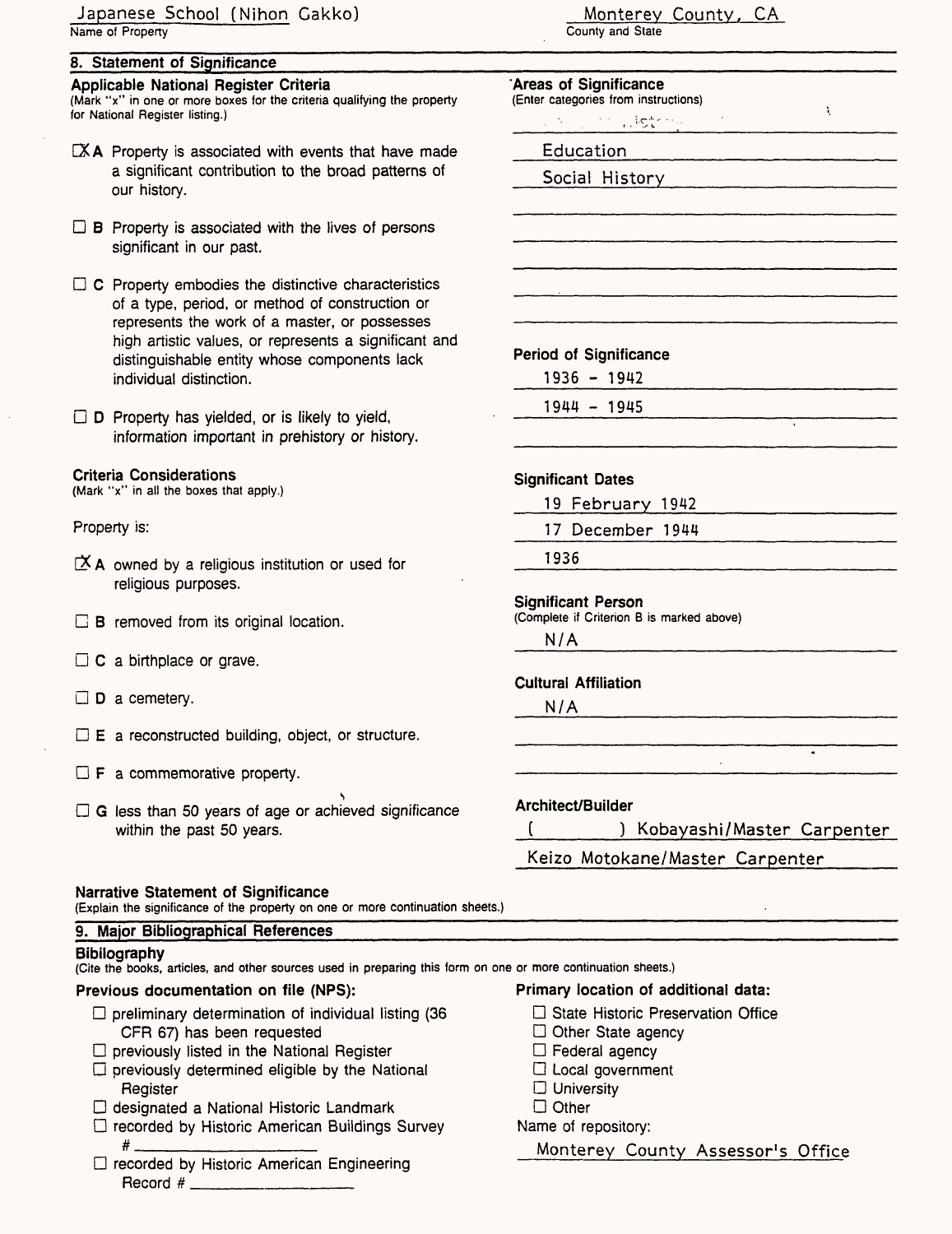Monterey County. CA County and State

#### **10. Geographical Data**

**Acreage of Property** LESS THAN ONE ACRE

#### **UTM References**

(Place additional UTM references on a continuation sheet.)

|      | $65_1$<br>$-1$ | $\mathcal{L}_{\mathbf{L}}$ |
|------|----------------|----------------------------|
| Zone | Easting        | Northing                   |
|      |                |                            |

#### Verbal Boundary Description

(Describe the boundaries of the property on a continuation sheet.)

#### **Boundary Justification**

(Explain why the boundaries were selected on a continuation sheet.)



| street & number 1114 N. Kenter Avenue | telephone (310) 472-7195 |
|---------------------------------------|--------------------------|
|                                       |                          |

#### **Continuation Sheets**

#### **Maps**

**A USGS map** (7.5 or 15 minute series) indicating the property's location.

**A Sketch map** for historic districts and properties having large acreage or numerous resources.

#### **Photographs**

Representative **black and white photographs** of the property.

**"s** 

#### **Additional items**

(Check with the SHPO or FPO for any additional items)

| <b>Property Owner</b>                               |                                               |                                                   |                          |  |
|-----------------------------------------------------|-----------------------------------------------|---------------------------------------------------|--------------------------|--|
| (Complete this item at the request of SHPO or FPO.) |                                               |                                                   |                          |  |
| name                                                | North Monterey County Unified School District |                                                   |                          |  |
|                                                     | street & number 8142 Moss Landing Road        |                                                   | telephone (408) 633-4286 |  |
|                                                     | city or town ______ Moss_Landing              | state $\overline{CA}$ zip code $\overline{95039}$ |                          |  |

**Paperwork Reduction Act Statement:** This information is being collected for applications to the National Register of Historic Places to nominate properties for listing or determine eligibility for listing, to list properties, and to amend existing listings. Response to this request is required to obtain a benefit in accordance with the National Historic Preservation Act, as amended (16 U.S.C. 470 et seq.).

**Estimated Burden Statement:** Public reporting burden for this form is estimated to average 18.1 hours per response including time for reviewing instructions, gathering and maintaining data, and completing and reviewing the form. Direct comments regarding this burden estimate or any aspect of this form to the Chief, Administrative Services Division, National Park Service, P.O. Box 37127, Washington, DC 20013-7127; and the Office of Management and Budget, Paperwork Reductions Projects (1024-0018), Washington, DC 20503.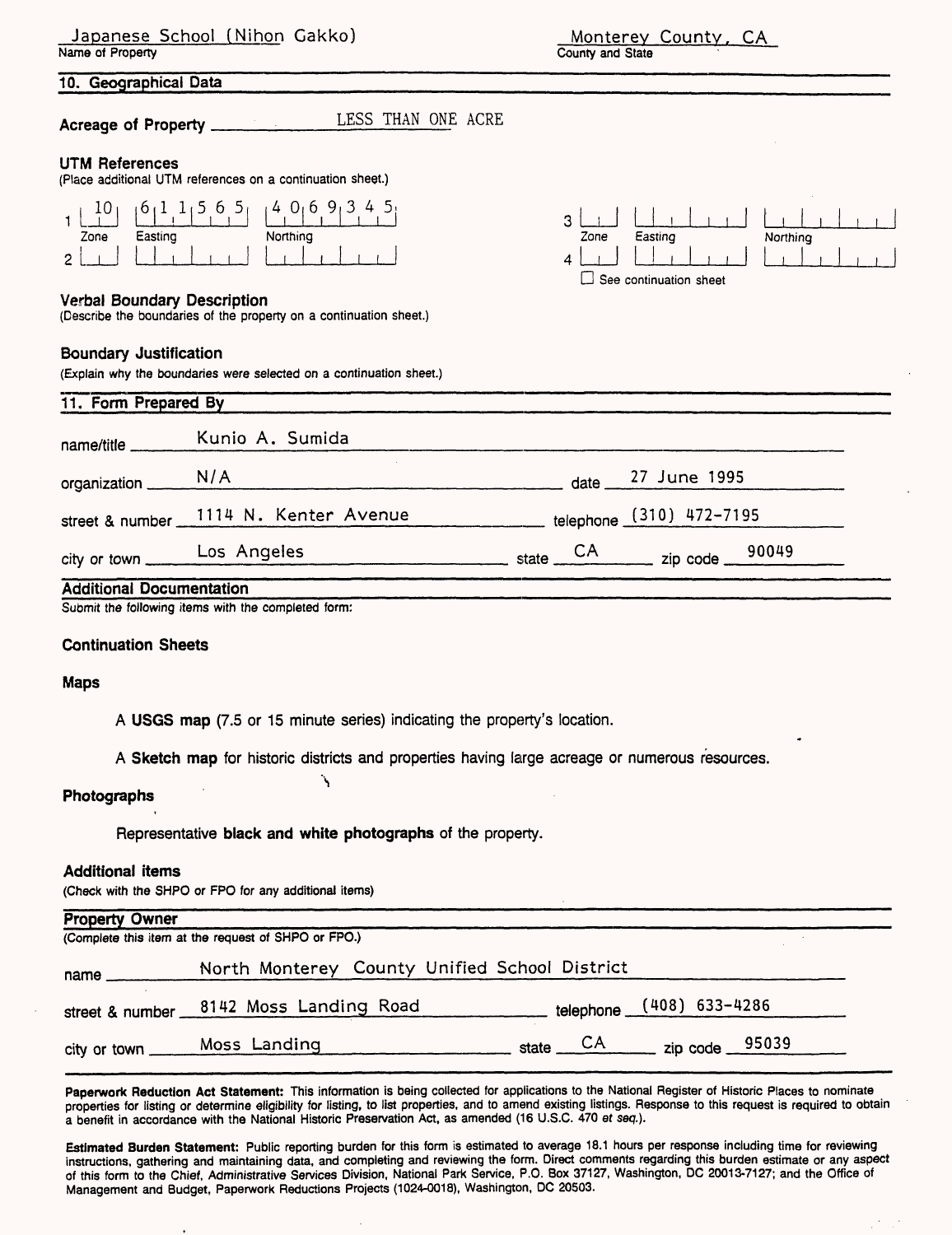**7**

# **National Register of Historic Places Continuation Sheet**

Section number

1 **Page** 

RECEIVED 413 AUG 2 8 1995 **INTERAGENCY RESOURCES DIVISION PO A TEST TOO A O CARK SERVICE** Monterey County, CA.

OMB Approval No. 1024-

مىما

# DESCRIPTION

The Castroville Japanese School Is located in a small rural town of Castroville. Castroville is located in the north westerly end of the very rich Salinas Valley. The town is in the poor end of the valley. The area just south Is the rich artichoke growing region. The northern side from the town Is rather poor in soil and resources. The Castroville Japanese School is located across the street from the Castroville Elementary School on the corner of Pajaro and Geil streets. The block on which the Japanese School sits is practically undeveloped. It has been in this condition historically. The building has never been moved or changed in any significant manner. The building is a very simple wood frame construction. There is no architectural or design significance in the whole building, except possibly for its roof. The building is just plain rectangular, 23 feet in front and 55 feet along the side with a short stoop on each side. The building gives a feeling of loneliness, abandonment, and neglect, because It was abandoned in 1942, and never occupied again except for a brief period when It was used as a hostel by returning Japanese from concentration camps. The building was abandoned In 1942 due to the mass forced evacuation of all Japanese whether American citizens or not, by Executive Order 9066 signed by President Franklin Roosevelt, February 19,1942. The fate of the building and the lives of all Japanese and Japanese Americans were destined by this Order.

The building was intended to be multi-purpose. There is nothing special about this building except for its plainness and an indication of its use evidenced by a slightly hipped temple roof. A ridge beam runs down the middle the full length of the building with a medium pitch, shingled, saddle roof. The building is single story on a rectangular floor plan, 35 feet wide and 55 feet long. The whole building is constructed of wood, common to the period of the nineteen thirties.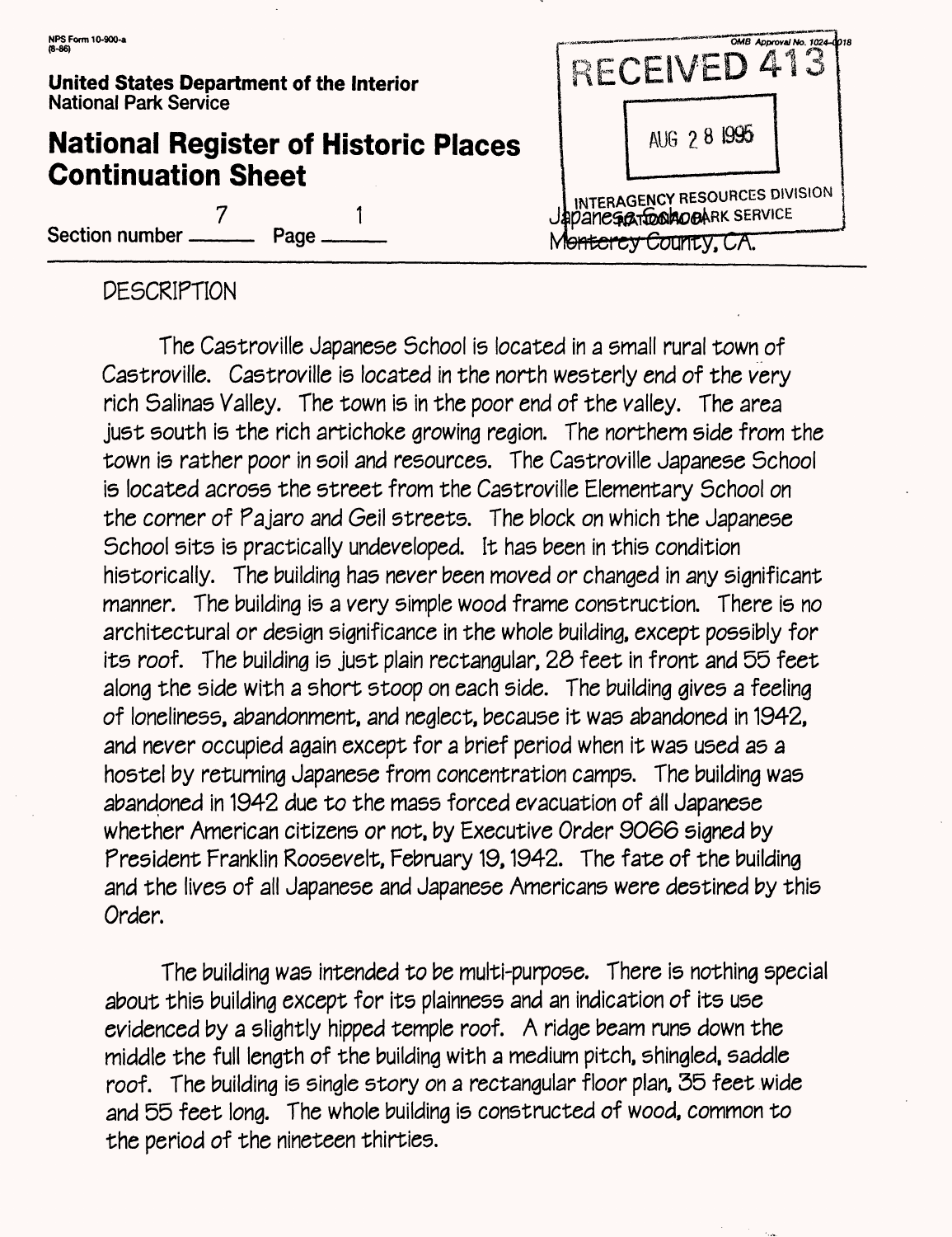# **National Register of Historic Places Continuation Sheet**

7 2 Japanese School Section number——— Page———\_\_\_\_\_\_\_\_\_Monterey County, CA.

PESCRIPTION (continued)

It is a very simple rectangular wood frame construction, showing the dearth of funds available in the depression era. The funds were drawn from no more than a dozen very poor fanning families. Its simplicity of design and construction shows a kind of Quaker elegance. The slightly hipped roof of the Buddhist Temple style is very understated, as though the community wanted to keep a low profile. This was the era of high discrimination against the Japanese Americans. The truncated roof in front which covers the simple portico area runs the width of the building to form an elongated eve. The pitch of this portion is the same as the saddle roof and it forms only the lower portion of a typical hip roof with the upper portion truncated. This part of the roof meets only on its ends, where it is slightly elevated to give a suggestion of a temple. Very elaborate forms of this design can be found in the Jingo ji and Ginkaku ji Temples in Kyoto, Japan. In these temples the roof coverings are either thatch or tile. The extensions of the rafters on the Castroville building are exposed, which also gives the feeling of a temple Ends of rafters in Japan are sometimes covered with continuous rectangles which appear the same. The end covering of the roof material in the case of tile is a special end cap which make it appear as log ends. At the apex of the roof there is an extremely simplified version of a finial. Possible origins of this design may be found in the Todaiji and Muroji Temples in Nara, but it is most like the one on Ginkakuji in Kyoto. More grander finials are found in practically all temples In Japan. The triangular section below the peak and at the end of the saddle roof of the Castroville building is covered with crossed lathing which provides ventilation in the attic space. This method of attic ventilation is typically used in the Japanese archipelagos, because of general high humidity. It is typical of ornamental latticework found in practically all temples in Japan. In the side elevation, the fenestration of the windows and doors is purely western. Also it gives the sense of a public building.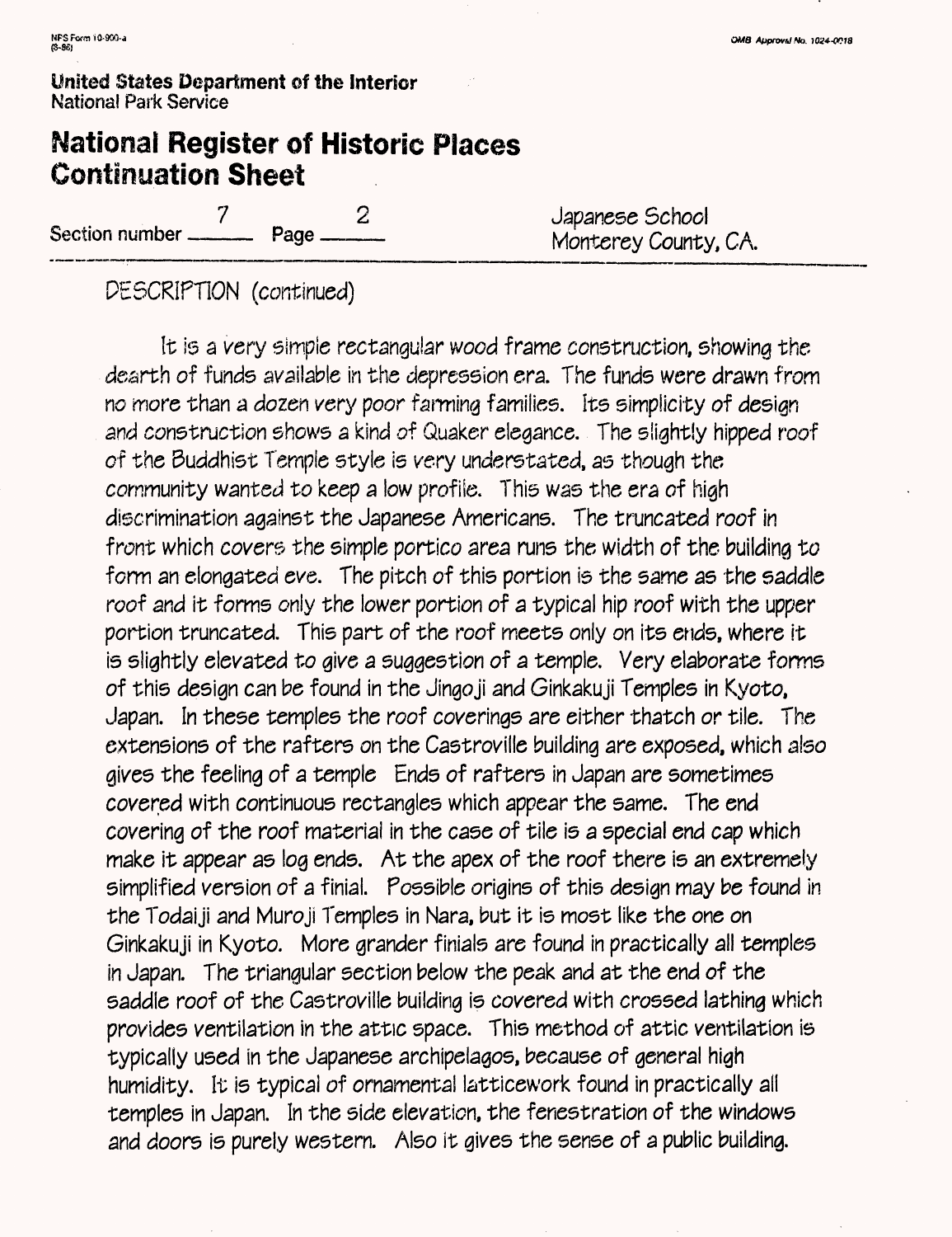# **National Register of Historic Places Continuation Sheet**

7 3 Japanese School **Section number——— Page———**\_\_\_\_\_\_\_\_\_Montarey County, CA.

PESCRIPTION (continued)

Although the building is simple in design the craftsmanship in construction is very high. Japanese hand carpentry tools were used in its construction, but no joinery technique is visible.

The building was located across the street from the local public elementary school with which it had a kind of symbiotic relation with each other. It is by itself on the corner of a block which was completely open and essentially still is to this day.

The exterior front is symmetrical which seems odd since Japanese esthetics would require asymmetry. The double entry door is in the center with windows on each side. This whole is inset into the front wall to form a simple portico which is roofed straight across the front. The portico area appears western. This arrangement provided small spaces on each side for interior toilets. There are windows and a stoop on each side of the building.

The foundation is composed of concrete piers upon which sits 4x4 sills. The whole structure is wood frame construction of common materials. The floor plan divides the whole into three areas. The front assembly area takes in two-thirds of the total footage. In the center rear of the assembly area is a small niche where the altar was installed. The remaining one-third was divided into two areas. The left section was the kitchen and the right section was used for general storage and storage for funerary urns.

The double doors, the roof, the siding - the whole building is original with exceptions noted below. The roof shows signs of neglect and weather damage, but there is no rain leakage into any area. The floor in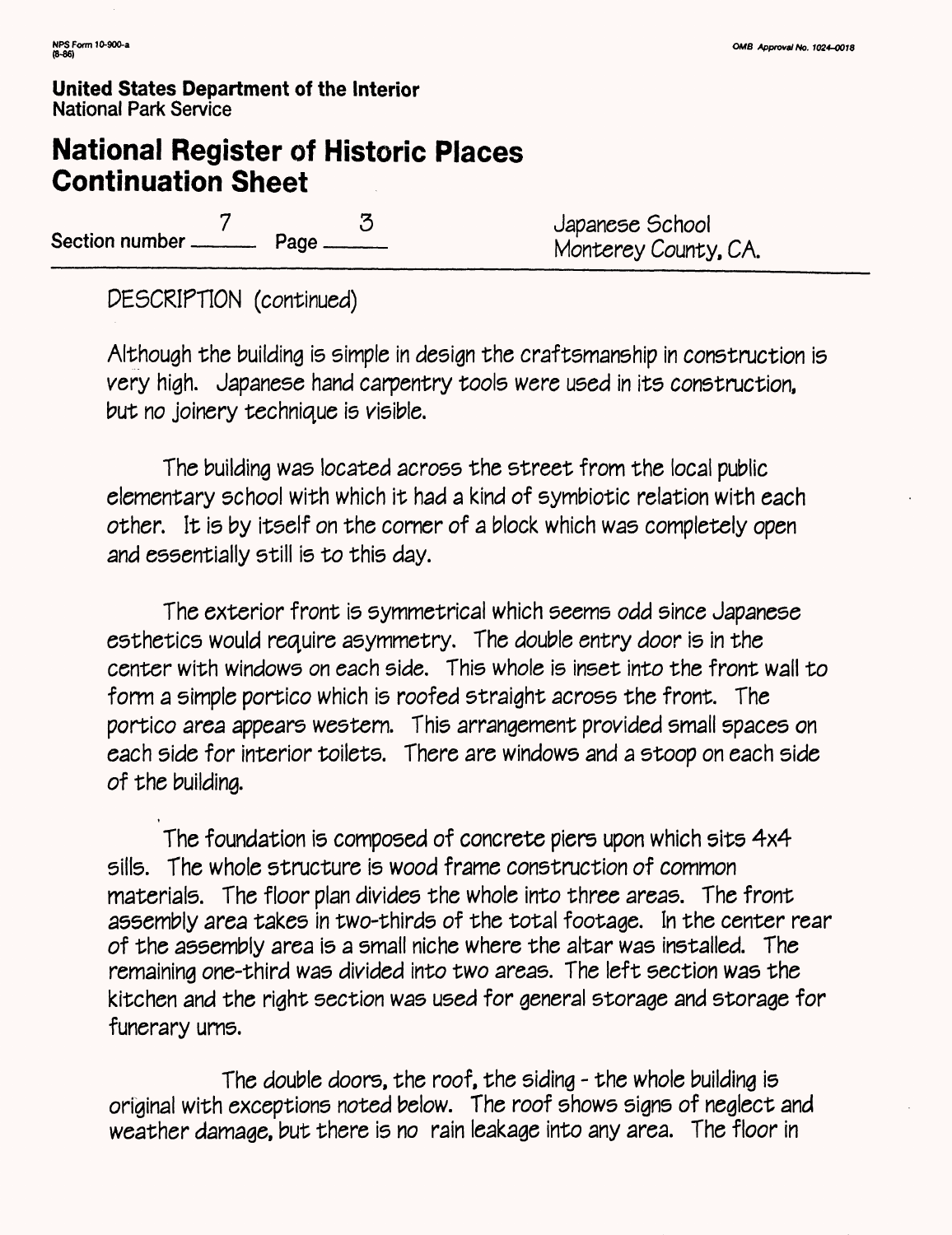# **National Register of Historic Places Continuation Sheet**

7 4 Japanese School

Monterey County, CA.

DESCRIPTION (continued)

the assembly area has small spots of damage and destruction due to vandals building a small fire on the floor. This had been repaired at one time. At the time the school district used the building, the floor was covered with a low-cost floor covering. The floor plan has not been changed since initial construction. In the storage area the shelves have been removed. The plumbing fixtures have been changed to more modern models. In general, the historic integrity is good.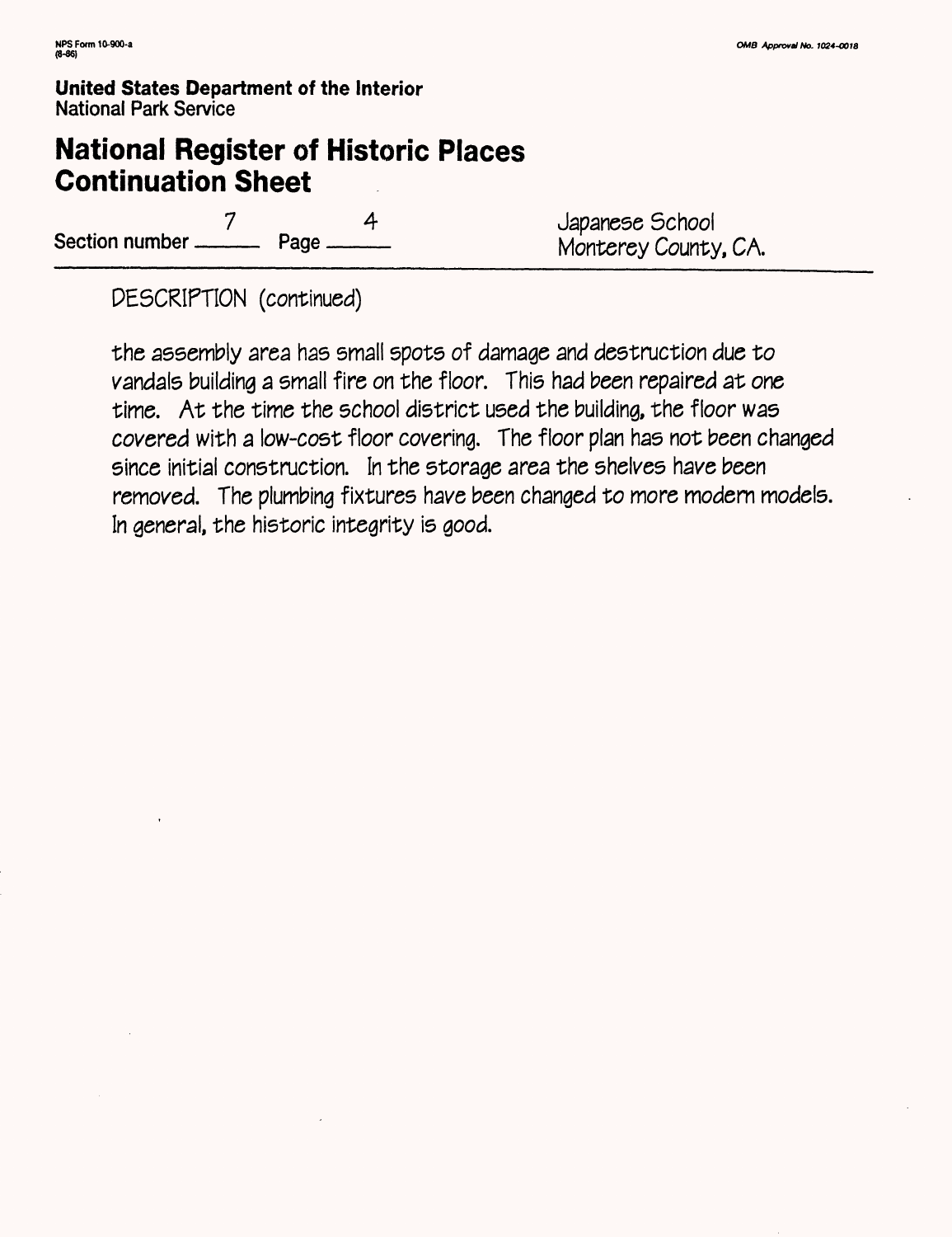# **National Register of Historic Places Continuation Sheet**

8 1 Japanese School<br>Section number ———— Page ———— Monterey County, CA.

# STATEMENT OF SIGNIFICANCE

The Castroville Japanese School building represents and symbolizes the denial of the constitutional rights guaranteed under the United States Constitution. These rights are basic to individuals and held of the highest value by all Americans. There was a pattern of discrimination against the Japanese from the very beginning of Japanese immigration. Starting with the San Francisco "School Board Crisis" over segregation of Japanese-American school children -1906, the Gentlemen's Agreement -1907, and the Exclusionary Laws -1913. So there is this pattern of discrimination on both the National and State level from the early beginning of Japanese immigration, which reached its climax in the Presidential Order 9066. This is the history. The building functioned as a Japanese School, a Buddhist Temple, and a Meeting Hall for the community. The community was composed of small farmers who rented or sharecropped their farms. There was only one family who owned their property. The building was finished in 1936 and was used only six years until the Presidential Order for evacuation of all Japanese regardless of citizenship or due process. The Presidential Act placed all into concentration camps. Upon their return, some internees used the building briefly as a hostel. They had nowhere else to go when displaced from the camps.

The school was open to everyone. There was one Italian-American girl enrolled in the school. The community was primarily Buddhist, but one Christian family sent their children to this school. The primary function of the building was housing the Japanese language school. The teacher of the language school was also the temple Buddhist priest. The attendance of the Japanese-American children of elementary school age was almost compulsory. The Japanese valued education highly. The daily routine for the children was to attend the public elementary school and after school walk across the street to the Japanese school for their language lessons.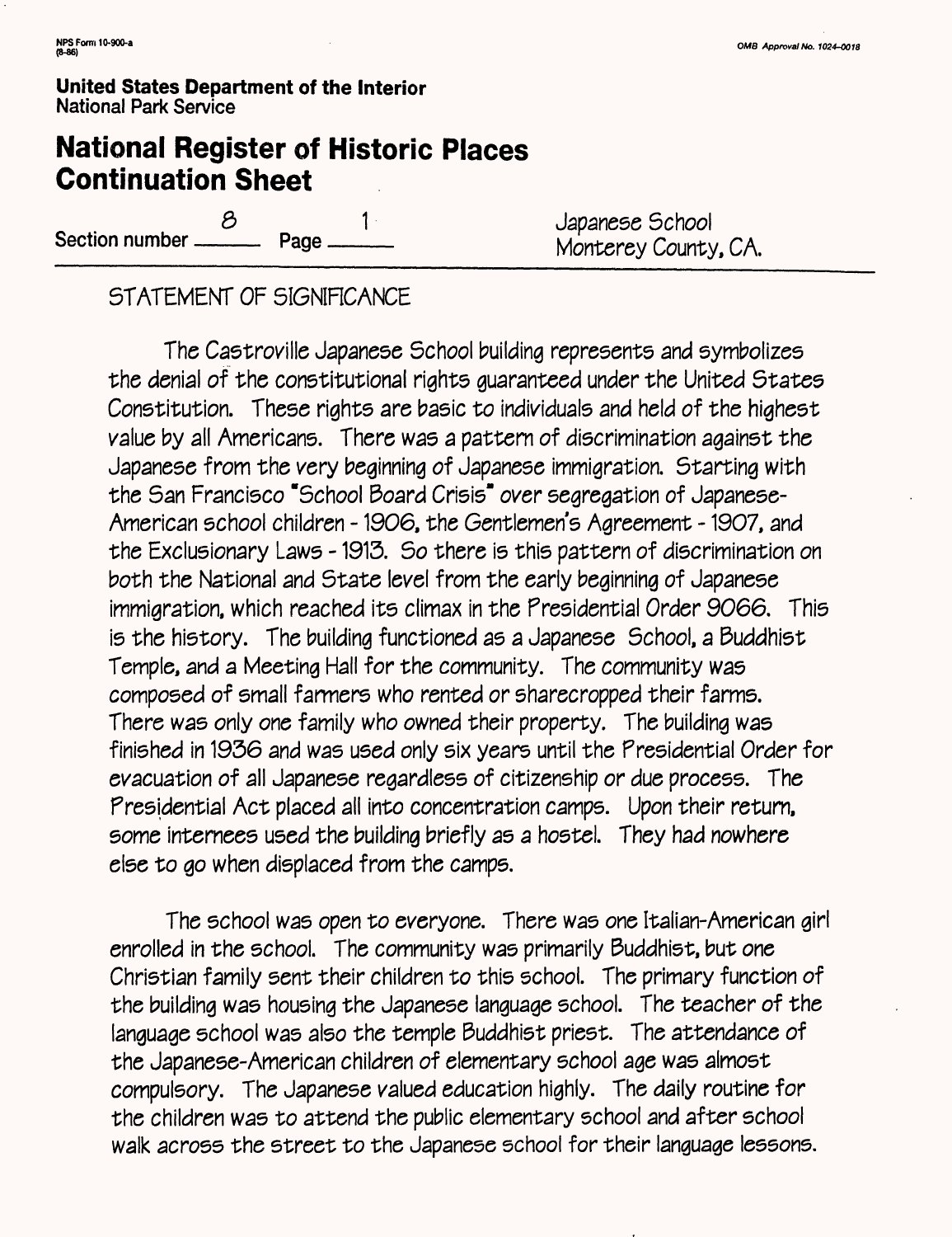# **National Register of Historic Places Continuation Sheet**

Section number  $\frac{8}{2}$  Page  $\frac{2}{2}$  Japanese School Monterey County, CA.

STATEMENT OF SIGNIFICANCE (continued)

The Japanese-Americans represented approximately 25% of the total student body of the Castroville Elementary School (a public school) at that time. The public school was just across the street from the Japanese school. There are no Japanese-American descendants in this school to this day. There are no Japanese-American farmers in nearby outlying areas. The community was completely wiped out.

The building took on the form of a Buddhist temple in structure. Most of the members of the community were mostly common people. Wedding ceremonies tended to be Buddhist. Funeral services were Buddhist and cremated ashes of deceased members were stored in the rear storage area provided for this purpose. 0 Bon is the deceased memorial day. It was observed on a Sunday convenient to the deceased family, i.e., it is in tune with the farming activities. Hana Matsuri (Flower Festival) is the celebration of the Buddha's birthday. It was observed on a Sunday close to April 6th.

The community gathered in the building for other social activities and the administration of the school and temple. Administration was simple. It meant keeping the school master and temple priest, who was the same person, paid in some form. Assessments were made up in cash, farm produce, or services. There was no mortgage on the real property. Much of the funds for the real property and the building was borrowed from the Salinas Buddhist Temple. In the Japanese community repayment of loans does not take on the same aspect as repayment of a bank loan. The sense of obligation is partial payment itself.

Celebration of New Years Day is a very important activity and it goes on for about a week. On New Years Pay the community feasted together.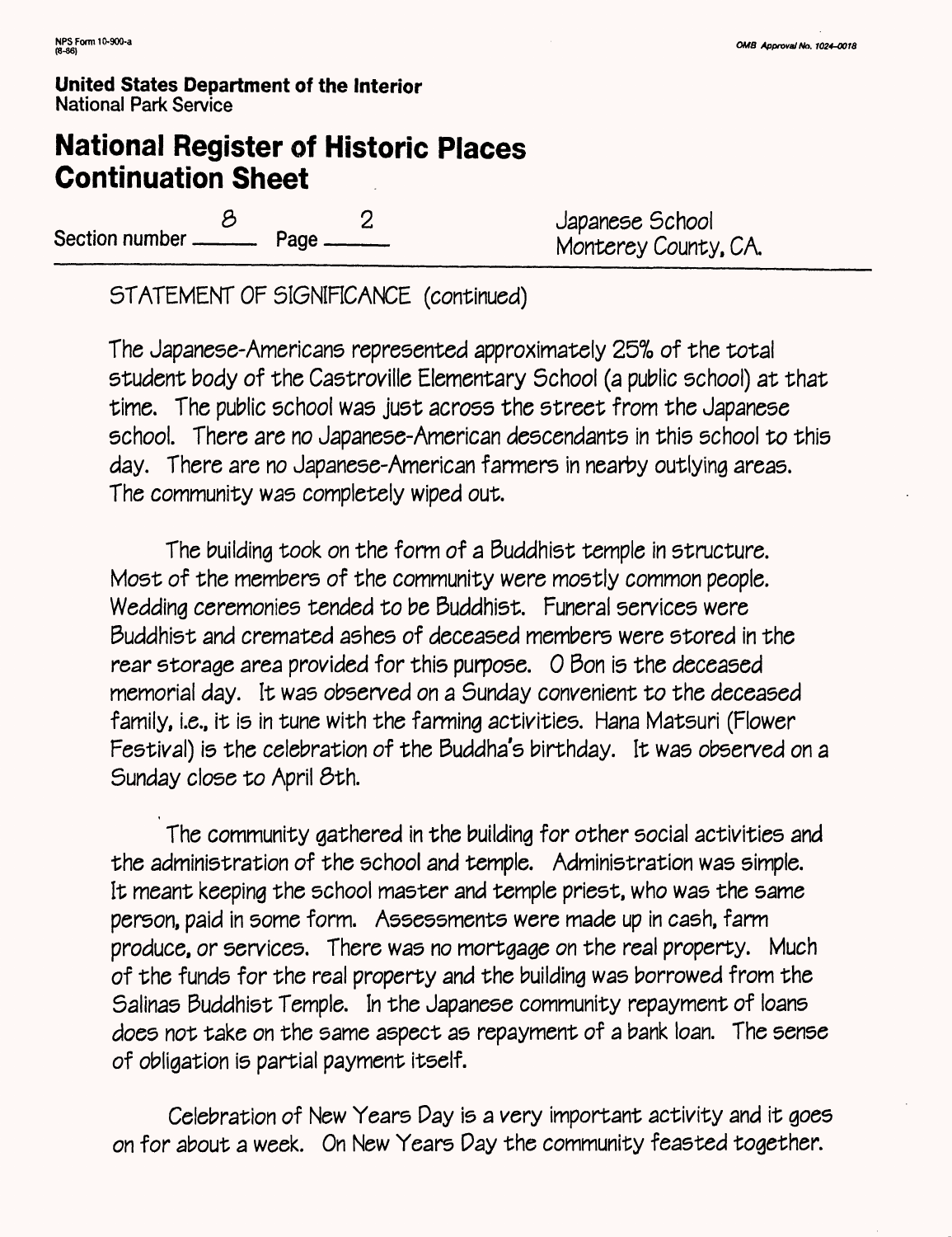# **National Register of Historic Places Continuation Sheet**

Section number  $\frac{8}{2}$  Page  $\frac{3}{2}$  Japanese School Monterey County, CA.

STATEMENT OF SIGNIFICANCE (continued)

The rest of the week the families visited each other feasting some more and left some token of repayment of obligation. This was in the form of sack of rice, barrel of shoyu (soy bean sauce), sake (rice wine) or anything which one felt appropriate. In this manner, one relieved his obligation whether real or otherwise and all started the New Year with a "clean slate". O Higan is the Japanese Harvest Festival. To the farming community this celebration takes on special meaning. It happens at the Spring and Fall Equinox and is observed on the closest Sunday.

In a small Japanese farming community a building such as the Japanese School would normally be used to work out intra-family problems. During the six year period of use, this kind of problem did not occur. This is stated here because a Japanese community would not take problems and strife to the courts to be adjudicated. The community may be viewed as a small village community where a respected member would lead the community. Meetings would not require Robert's Rules of Order. No formal organization was required.

The building represents the institutions of assembly, education, and religion needed by any society to produce just good human beings and better citizens. Originally the community was renting a small house. With areat effort, the new facility was built. One can only imagine the sacrifices made to realize such a goal in the depression era. The real property was held in the name of a second generation Japanese-American, because of exclusionary laws which prohibited citizenship and ownership of property by Japanese.

By 1942 the California Attorney General, Earl Warren, was openly advocating the removal of all Japanese in the "strategic areas". He is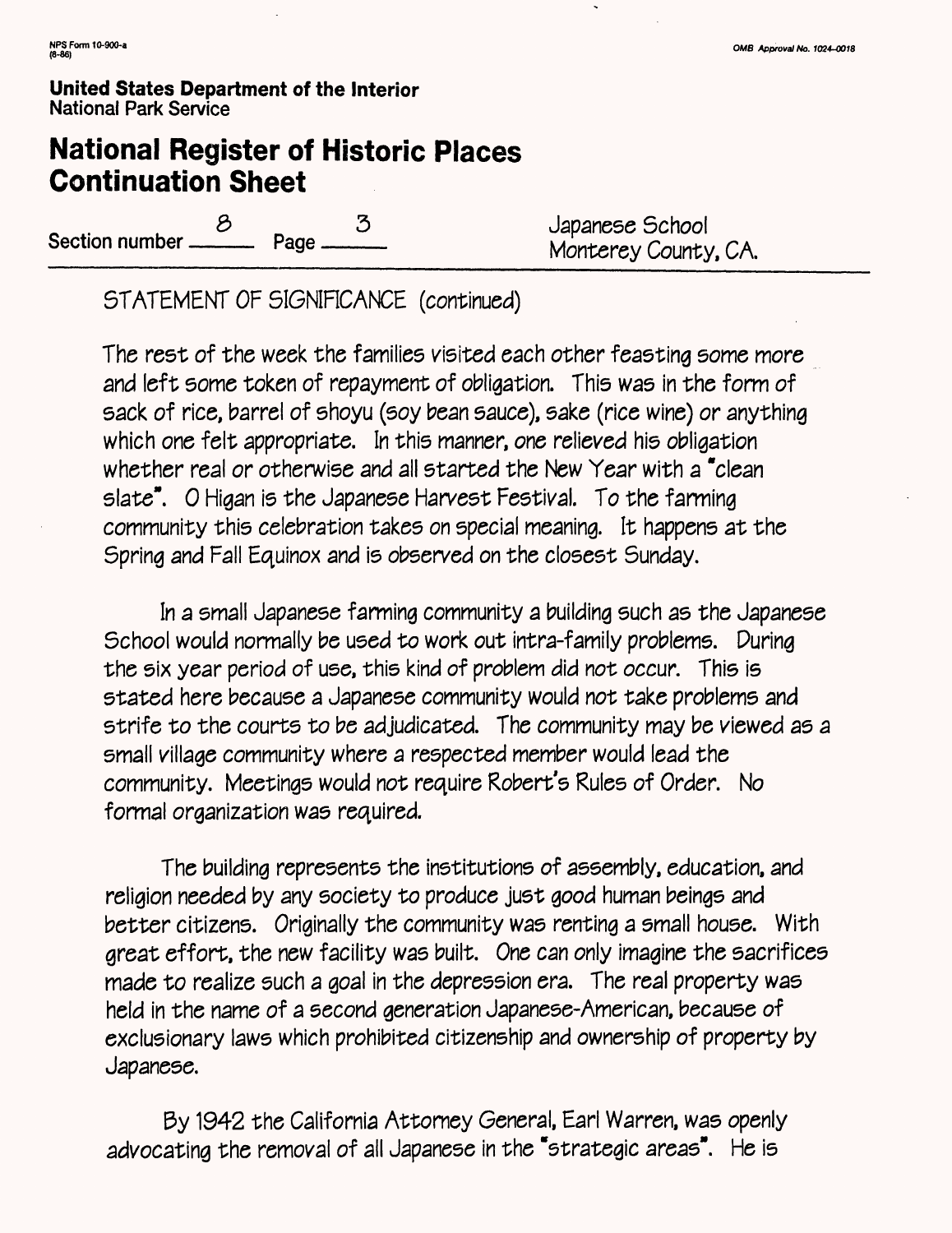# **National Register of Historic Places Continuation Sheet**

8 4 Japanese School<br>Rage 19 Monterey County Section number ———— Page ———— Monterey County, CA.

STATEMENT OF SIGNIFICANCE (continued)

considered the prime mover of the removal by some historians. This was the time of his candidacy for Governor of California. He later distinguished himself as one of the best Chief Justices of the Supreme Court. Congressional delegation from California through the Tolan Committee was also hard at work.

The building was completed in 1936 and abandoned in 1942. On February 19, 1942, President Franklin Pelano Roosevelt signed Executive Order 9066. As early as 1936 he had a contingency plan to intern Japanese-Americans in case of war. This Order herded all Japanese and Japanese Americans into concentration camps. The history of this time need not be recited here for there are many repositories for this, the National Archives, the Library of Congress, the Japanese American National Museum to name some prominent ones. On December 17, 1944, Major General Henry C. Pratt issued Proclamation No. 21, which allowed the evacuees to return to their former homes. This in effect forced the internees to leave the camps. Many did not have any home to which they could return, and to make it more painful, the communities were hostile. Many' internees could not return including the many who served their country loyally and bravely in the armed services under very trying times and were killed overseas.

Patterns of discrimination, beginning with slavery, persecution of religious groups or groups that had different beliefs, and those that acted or looked different were all discriminated against In the United States. This kind of discrimination is the same in all countries. The kind of act illustrated by the building is not different, but it occurred in modern times in a so called developed country, a country which imposes human rights on other countries. This kind of discrimination keeps occurring time and again and there is no reason to believe it will stop. At least the building ought to be preserved for the education of the children attending public school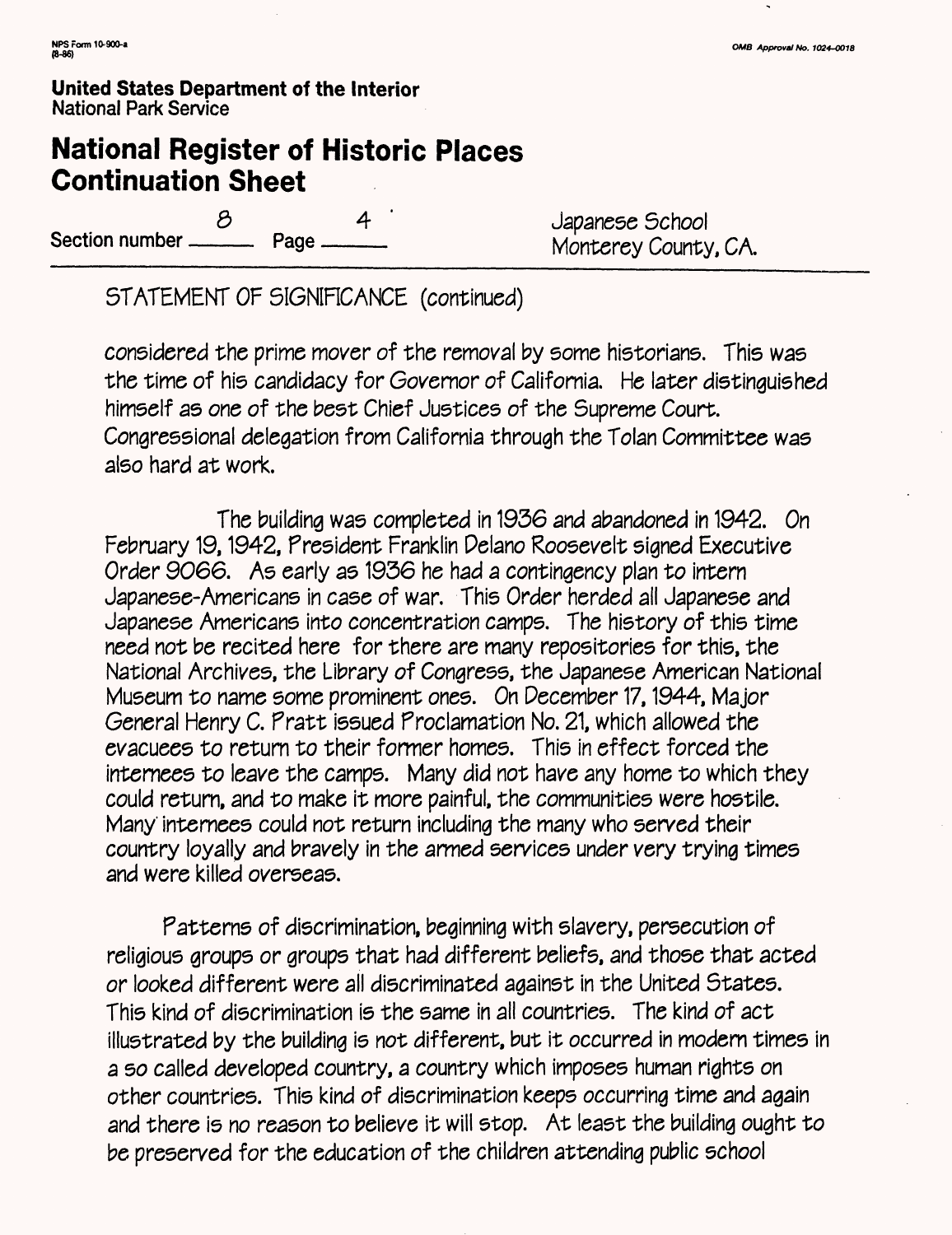# **National Register of Historic Places Continuation Sheet**

8 5 5 Japanese School<br>Annterey County Section number ————— Page ————————— Monterey County, CA.

STATEMENT OF SIGNIFICANCE (continued)

across the street and as a reminder for the public at large. There are many buildings similar to the Castroville Japanese School, but they are generally single purpose structures, such as churches or temples and schools, whereas the Castroville building was Intended for multi-institutional use from its inception. It is small, but it represents the life of a poor agricultural community. It represents a hopeful community that was destroyed.

The end of this tragic time is recognized by Congress by the passage on March 3,1992, Public Law 102-24S Manzanar National Historic Site to represent the ten concentration camps. Included in Public Law 102-248 is Title II Sec. 202 which allows for other sites. The recognition of the Castroville Japanese School would be appropriate because It represents the very beginning of this episode.

The words of Chief Justice Charles Evans Hughes seems appropriate here.

"You may think that the Constitution is your security  $-$  it is nothing but a piece of paper. You may think that the statutes are your security  $-$  they are nothing but words in a book. You may think that elaborate mechanism of government is your security  $-$  it is nothing at all, unless you have sound and uncorrupted public opinion to give life to your Constitution, to give vitality to your statutes, to make efficient your government machinery."

The preservation of the Castroville Japanese School is a preservation and protection of our Constitution.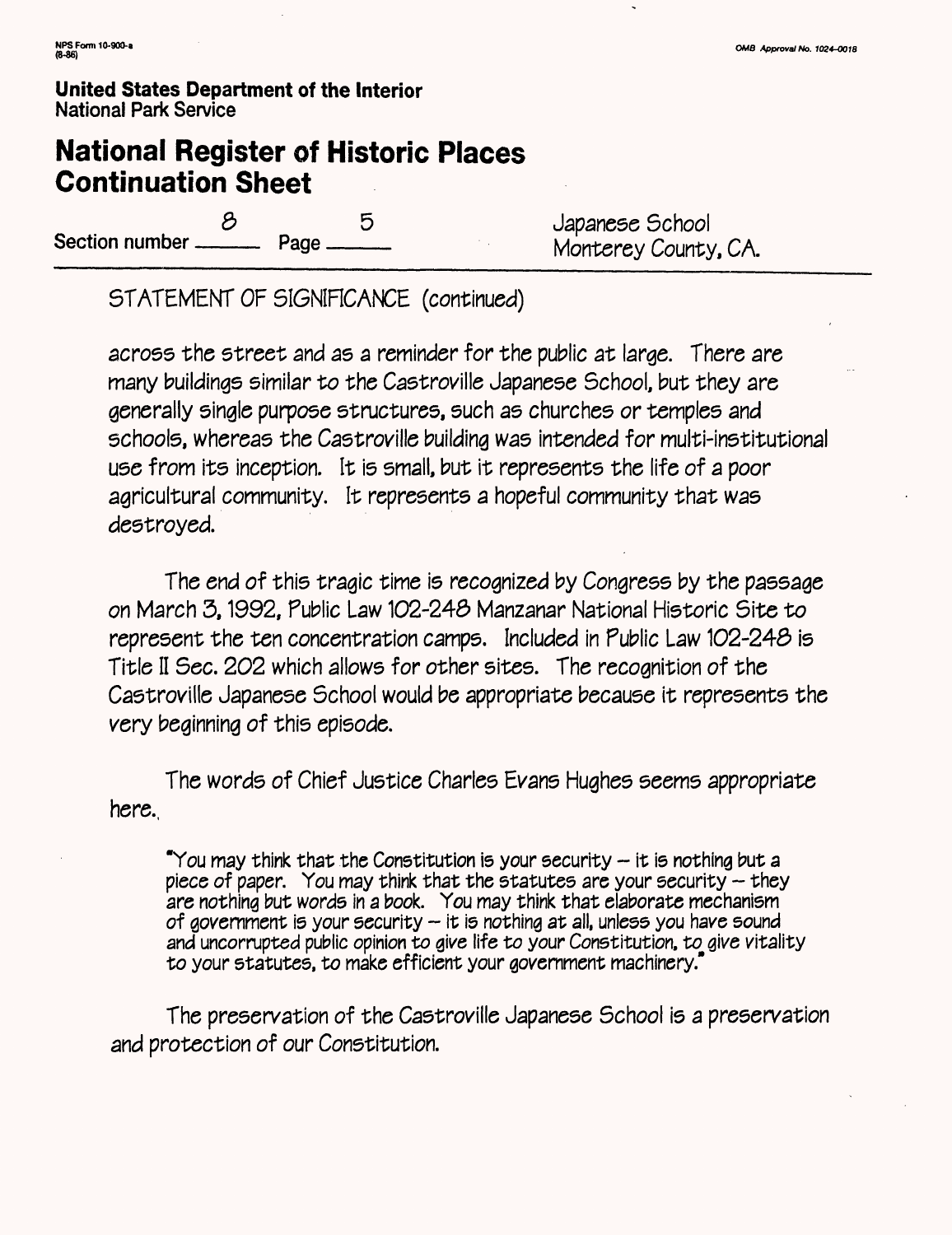# **National Register of Historic Places Continuation Sheet**

 $\mathcal{D}$ 1 Section number ————— Page —

Japanese School

GEOGRAPHICAL DATA

The property is Block 35 in the town of Castroville. It is bounded by Geii Street on the south, Seymour Street on the north, Union Street on the west, and Pajaro Street on the east. Pimensions of the block are 300 feet on Gel! Street and 292 feet on Union Street.

The property was Block 55 in the same location, the corner of Geii and Pajaro, since it was originally constructed and was always associated with the school. For the purpose of this application the boundary limits are arbitrarily set as 100 feet along Geil Street and 150 feet along Pajaro Street as shown on the Sketch Map.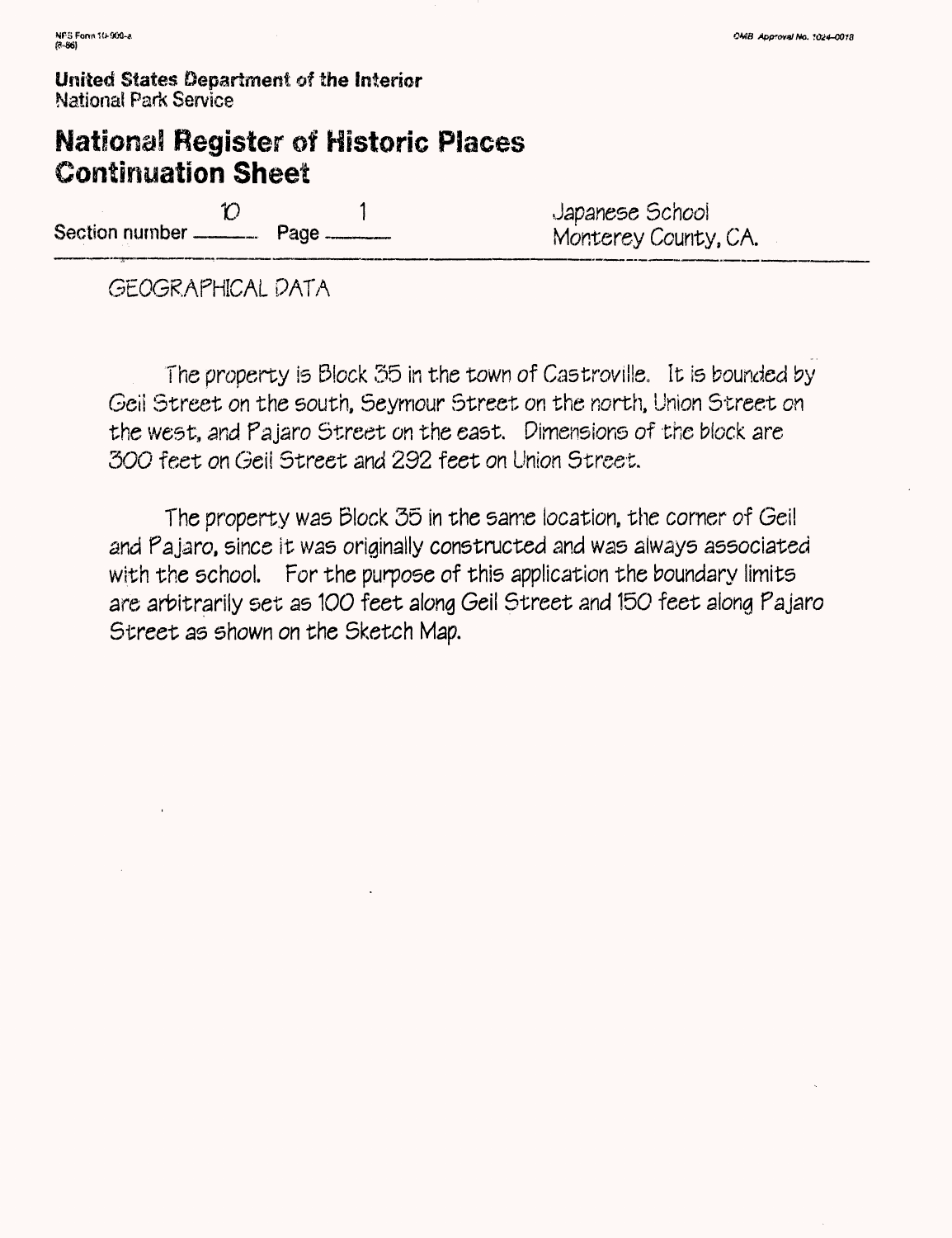

# **National Register of Historic Places Continuation Sheet**

Section number \_\_\_\_\_\_\_\_\_ Page \_

Japanese School Monterey County. CA.

**SKETCH MAP**



 $\cdot$  .  $\bar{s}$